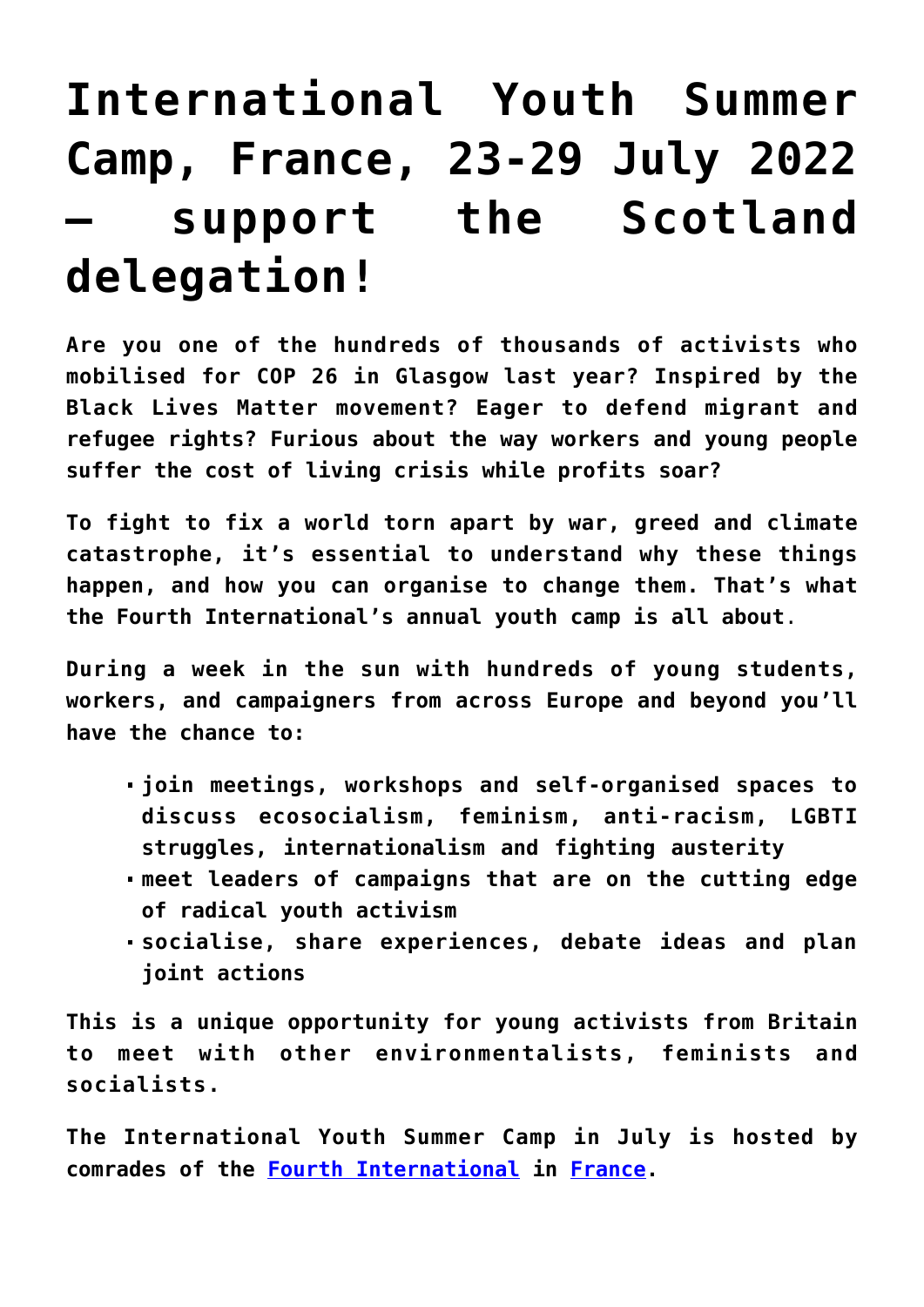**23 JULY TO 29 JULY 2022**,

**La Bordé, 03430 Vieure, France (about 320 kms directly south of Paris.)**

**Socialist Resistance is the Fourth International organisation in Britain. SR will be working with comrades in [ecosocialist.scot](http://www.ecosocialist.scot/) in Scotland and [Anti\\*Capitalist Resistance](https://anticapitalistresistance.org/) in England and Wales to send a delegation to the camp.**

**If what we talk about here chimes at all with your politics you'll love the camp.**

**Already in a different organisation? Ask it to contact us about sending people**.

**You will need your passport, and you'll need to sort a tent and sleeping bag.**

**The camp costs roughly £130 for the week, including food – plus travel to France. We are trying to organize transport collectively from both Scotland and from London – and maybe other places if there is enough interest. And the sooner we book the cheaper – so get in touch now if you are interested and we will tell you more**

**We know that many people may need financial support towards the costs so we are working on raising money to help – that hasn't been a barrier on previous occasions and we hope it won't this time either.**



**Get ready to change the world and contact us by email: [SRYouthCamp2022@gmail.com](mailto:SRYouthCamp2022@gmail.com) or via facebook (scan QR code)**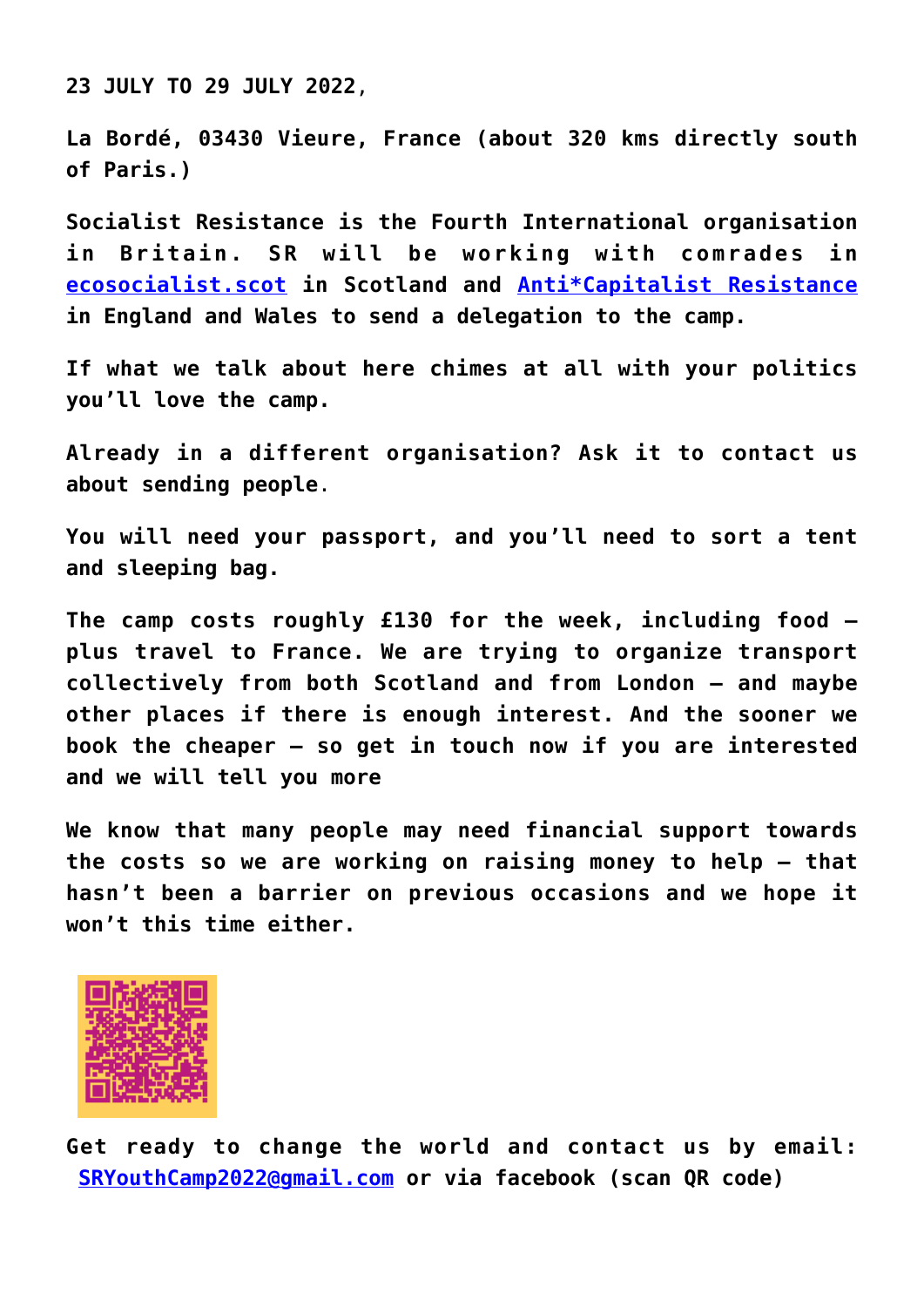

If you want copies of our postcard to publicise the camp to others email us at: [socialistresistanceoffice@gmail.com](mailto:socialistresistanceoffice@gmail.com)

Find out more about the Fourth International at <http://www.internationalviewpoint.org/>

## **Help fund the FI youth camp – £5,000 financial appeal**

The Fourth International's annual youth camp for young environmentalists, feminists and socialists who want to discuss changing the world will be held in France at the end of July.

There is already a lot of interest in joining our delegation both from people who have been to the camp before and from new activists.

And if you can help us get the word out further on protests and other events you are going to email us at [socialistresistanceoffice@gmail.com](mailto:socialistresistanceoffice@gmail.com) to ask us to send you cards.

Some of the young people wanting to go, however, will need financial assistance. Young people are one of the groups worst hit by the cost of living crisis so many will need our support. We have therefore launched a £5,000 financial appeal in order to give them the assistance they need.

**Can you help?**